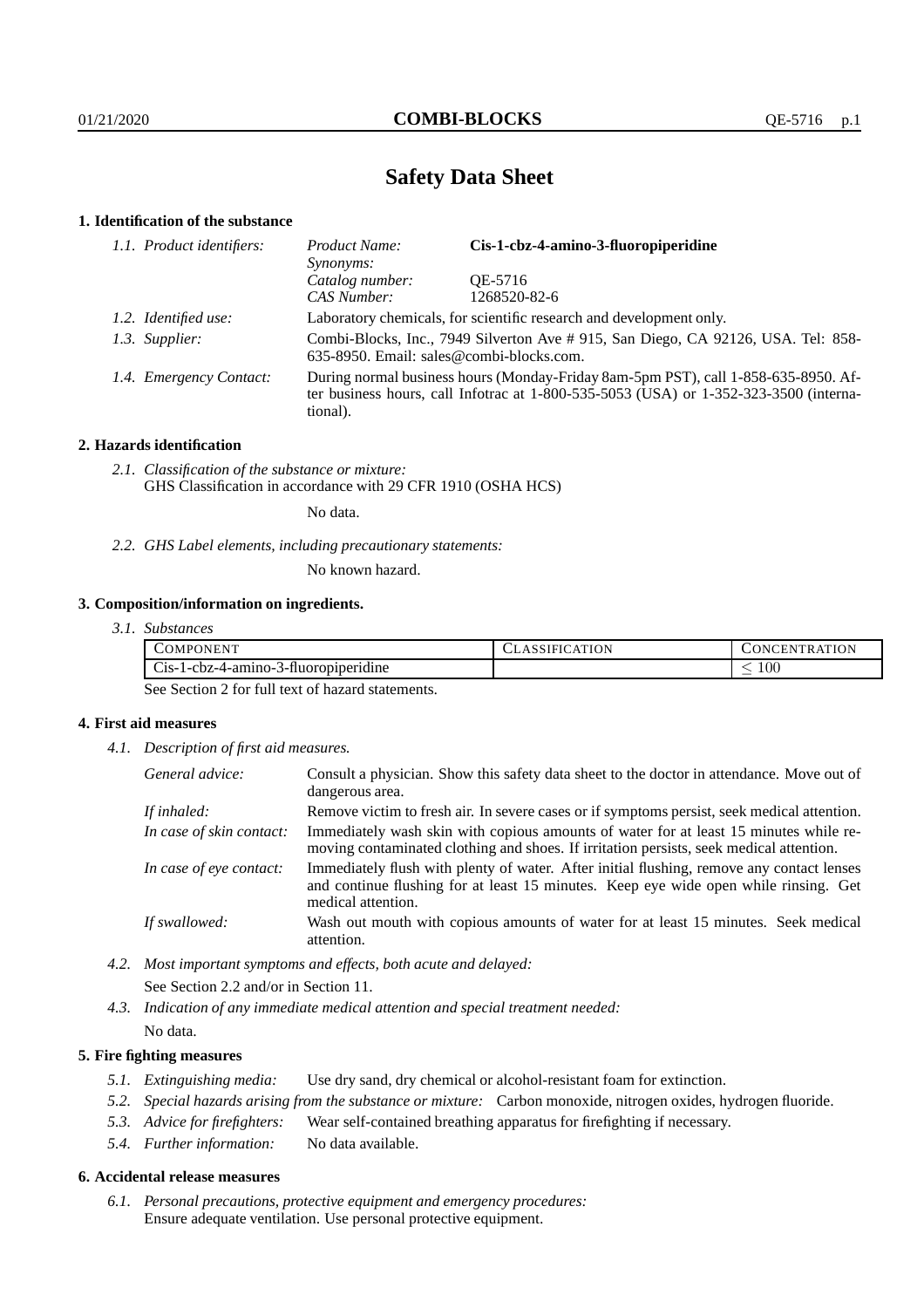|                                                                                                                         | 6.2. Environmental precautions:                                                                               |                                                                                                                                                                                                                                                                    |  |
|-------------------------------------------------------------------------------------------------------------------------|---------------------------------------------------------------------------------------------------------------|--------------------------------------------------------------------------------------------------------------------------------------------------------------------------------------------------------------------------------------------------------------------|--|
|                                                                                                                         | Should not be released into the environment. See Section 12 for additional ecological information.            |                                                                                                                                                                                                                                                                    |  |
|                                                                                                                         |                                                                                                               | 6.3. Methods and materials for containment and cleaning up:                                                                                                                                                                                                        |  |
|                                                                                                                         | Sweep up or vacuum up spillage and collect in suitable container for disposal.                                |                                                                                                                                                                                                                                                                    |  |
|                                                                                                                         | 6.4. Reference to other sections:                                                                             |                                                                                                                                                                                                                                                                    |  |
|                                                                                                                         |                                                                                                               | Refer to protective measures listed in Sections 8 and 13.                                                                                                                                                                                                          |  |
|                                                                                                                         | 7. Handling and storage                                                                                       |                                                                                                                                                                                                                                                                    |  |
|                                                                                                                         |                                                                                                               | 7.1. Precautions for safe handling: Avoid contact with skin and eyes. Avoid inhalation of vapour or mist. Keep away<br>from sources of ignition - No smoking. Take measures to prevent the build up of electro-<br>static charge. For precautions see section 2.2. |  |
| 7.2. Conditions for safe storage, including any incompatibilities: Store refrigerated. Keep container tightly closed in |                                                                                                               | a dry and well-ventilated place. Containers which are opened must be carefully resealed<br>and kept upright to prevent leakage.                                                                                                                                    |  |
|                                                                                                                         | 7.3. Specific end use(s):                                                                                     | Laboratory chemicals, for scientific research and development only.                                                                                                                                                                                                |  |
|                                                                                                                         | 8. Exposure Controls / Personal protection                                                                    |                                                                                                                                                                                                                                                                    |  |
|                                                                                                                         | 8.1. Control parameters:                                                                                      |                                                                                                                                                                                                                                                                    |  |
|                                                                                                                         | Components with workplace control parameters: Contains no substances with occupational exposure limit values. |                                                                                                                                                                                                                                                                    |  |
|                                                                                                                         | 8.2. Exposure controls:                                                                                       |                                                                                                                                                                                                                                                                    |  |
|                                                                                                                         |                                                                                                               | Appropriate engineering controls: Ensure that eyewash stations and safety showers are close to the workstation<br>location. Ensure adequate ventilation, especially in confined areas.                                                                             |  |
|                                                                                                                         | Personal protective equipment:                                                                                |                                                                                                                                                                                                                                                                    |  |
|                                                                                                                         | Eye/face protection:                                                                                          | Wear appropriate protective eyeglasses or chemical safety goggles as described by OSHA's<br>eye and face protection regulations in 29 CFR 1910.133 or European Standard EN166.                                                                                     |  |
|                                                                                                                         | Skin protection:                                                                                              | Handle with gloves. Gloves must be inspected prior to use. Use proper glove removal<br>technique (without touching glove's outer surface) to avoid skin contact with this product.                                                                                 |  |

| Eye/face protection:               | Wear appropriate protective eyeglasses or chemical safety goggles as described by OSHA's<br>eye and face protection regulations in 29 CFR 1910.133 or European Standard EN166.                                                                                                                                         |  |  |
|------------------------------------|------------------------------------------------------------------------------------------------------------------------------------------------------------------------------------------------------------------------------------------------------------------------------------------------------------------------|--|--|
| Skin protection:                   | Handle with gloves. Gloves must be inspected prior to use. Use proper glove removal<br>technique (without touching glove's outer surface) to avoid skin contact with this product.<br>Dispose of contaminated gloves after use in accordance with applicable laws and good<br>laboratory practices. Wash and dry hands |  |  |
| <b>Body Protection:</b>            | Complete suit protecting against chemicals, Flame retardant antistatic protective clothing.,<br>The type of protective equipment must be selected according to the concentration and<br>amount of the dangerous substance at the specific workplace.                                                                   |  |  |
| Respiratory protection:            |                                                                                                                                                                                                                                                                                                                        |  |  |
| Control of environmental exposure: | Prevent further leakage or spillage if safe to do so. Do not let product enter<br>drains.                                                                                                                                                                                                                              |  |  |

## **9. Physical and chemical properties**

*9.1. Information on basic physical and chemical properties*

| (a)                          | Appearance:                                   | No data  |
|------------------------------|-----------------------------------------------|----------|
| (b)                          | Odour:                                        | No data  |
| (c)                          | Odour Threshold:                              | No data  |
| (d)                          | pH:                                           | No data  |
| (e)                          | Melting point/freezing point:                 | No date. |
| (f)                          | Initial boiling point and boiling range:      | No data  |
| (g)                          | Flash point:                                  | No data  |
| (h)                          | Evaporatoin rate:                             | No data  |
| (i)                          | Flammability (solid, gas):                    | No data  |
| (j)                          | Upper/lower flammability or explosive limits: | No data  |
| (k)                          | Vapour pressure:                              | No data  |
| $\left( \frac{1}{2} \right)$ | Vapour density:                               | No data  |
| (m)                          | Relative density:                             | No data  |
| (n)                          | Water solubility:                             | No data  |
| $\circ$                      | Partition coefficient: n-octanol/water:       | No data  |
| (p)                          | Auto-ignition:                                | No data  |
| (q)                          | Decomposition temperature:                    | No data  |
| (r)                          | Viscosity:                                    | No data  |
| (s)                          | Explosive properties:                         | No data  |
| (t)                          | Oxidizing properties:                         | No data  |
|                              |                                               |          |